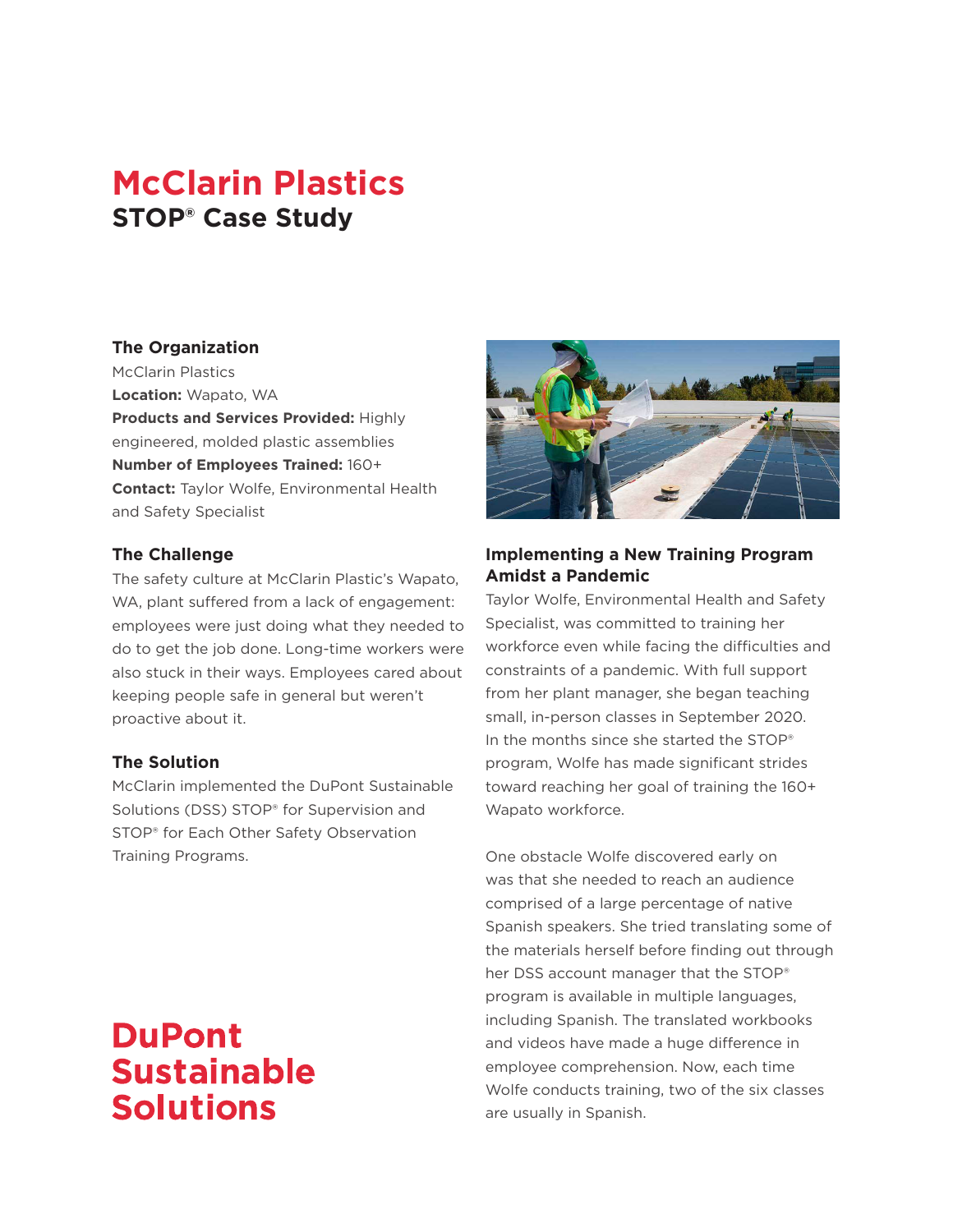

# **Safety Program in Infancy Already Paying Off**

Wolfe's STOP® rollout is still in progress, but she can already point to successes with the program.

#### *More Eyes, More Accountability*

When Wolfe begins a STOP<sup>®</sup> training session, she asks employees who they think is responsible for safety. They point to her. By the end of the training, however, she finds that workers understand it's not just the EHS, human resources or plant manager who's accountable for safety; they realize that every employee plays an important role. Wolfe says she notices as training proceeds that employees begin to "bring up a lot of issues." This valuable safety and production insight is passed on to the plant manager, and improvements are made to processes and protocol. Both Wolfe and her plant manager are encouraged that they now have "multiple eyes looking around." Having more people aware of coworkers' behavior and the work environment means more people are taking responsibility for safety at the plant.

This culture shift greatly improves incident prevention efforts. As Wolfe says, "We all need to look." Wolfe has also noticed that supervisors are better able to enforce the rules now, since they discuss the "why" of working safely with employees during observations. This practice is creating a workplace where "everyone is looking out for everyone."

### *Uncovering Root Causes, Finding Solutions*

The conversations supervisors and employees are having during STOP<sup>®</sup> safety observations are bringing new light to old issues. Wolfe quickly reels off examples of safety concerns that are being resolved as a result of simply talking with workers. Wolfe noticed that workers weren't wearing safety glasses when required. Often, noncompliance with PPE rules is chalked up to laziness. However, after discussions with employees, Wolfe discovered that the issue wasn't the result of employees being lazy: workers' glasses were fogging up due to wearing COVID masks, compromising their vision. Wolfe did research to come up with a solution that keeps glasses on and incidents down. Other workers were lifting their glasses in order to better inspect for damage on parts. After conversing with employees, Wolfe realized that lighting in the work area wasn't sufficient for people to do their job properly. Wolfe states, "I wouldn't have known if I didn't talk to employees. It's really important to ask those questions." To uncover other trends and deficiencies, Wolfe pulls up data from STOP® observations in safety meetings using the DSS DataPro software, so the group can target safety issues and work at resolving them.